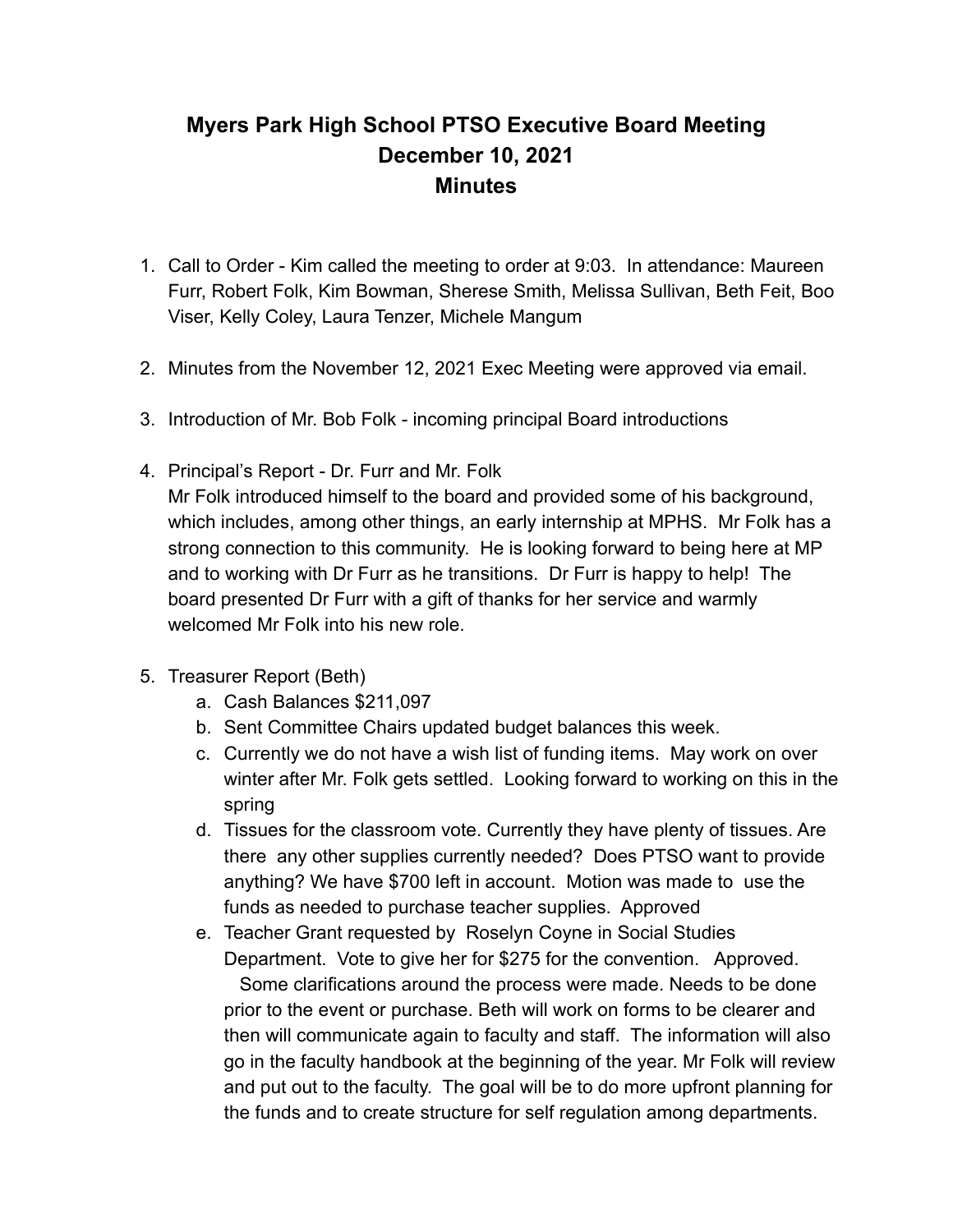- f. National board certification grants Vs professional development. Need to clarify language and budgets and refine boundaries before putting it out to teachers
- g. Donors Choose program is another possible avenue for funding
- h. Back to School Bags reallocation vote to move cash to Holiday Gift was approved. PTSO would like to give teachers a holiday gift, \$50 per faculty member. Cost is roughly 12,000. We have a deficit of about \$3,000. IB is looking into making up the \$3,000.
- i. French department field trip to amelies. Motion was made and approved to supplement any funds needed for the French Department field trip to Amelie's.
- j. Turning point uniforms MPHS students who attend Turning point may encounter difficulties acquiring the required uniform. It was decided that guidance would be made aware of this potential problem and assist via Inreach/Outreach.
- k. Discussion and clarifications were made surrounding outreach for Christmas help to families and students in need
- 6. Annual Fund Report (Sherese, Melissa, Michele) Sherese and Melissa are hoping for more participation. They plan to do an update in ME for December and another list of donors in January. Hopeful for some year end gifts!
- 7. Update from other groups:
	- a. SIT (Mandy) Will meet again in January
	- b. IB Parent Board (Laura and Kim) testing will be done in church again. Will need volunteers for the testing. Will start getting volunteers in January for April - May testing Student council is being put in place, there is a parent overseeing that.
	- c. Mustang Club (Kim) December meeting will be to watch the women's and men's basketball games.
	- d. MPHS Foundation (Katharine and Melissa) Art for the Park is scheduled for March 18 in person as well as an online auction. The Foundation is working to rejuvenate Mustangs Matter as well as on the mental health initiative and new fundraising avenues.
- 8. School and Committee Announcements:
	- a. Prospective Families- Open House Webinar, 11/16/21 153 attended
	- b. Campus Beautification, November 20 Well attended
	- c. InReach/ Outreach 22 families adopted, cash and Visa gift cards still needed.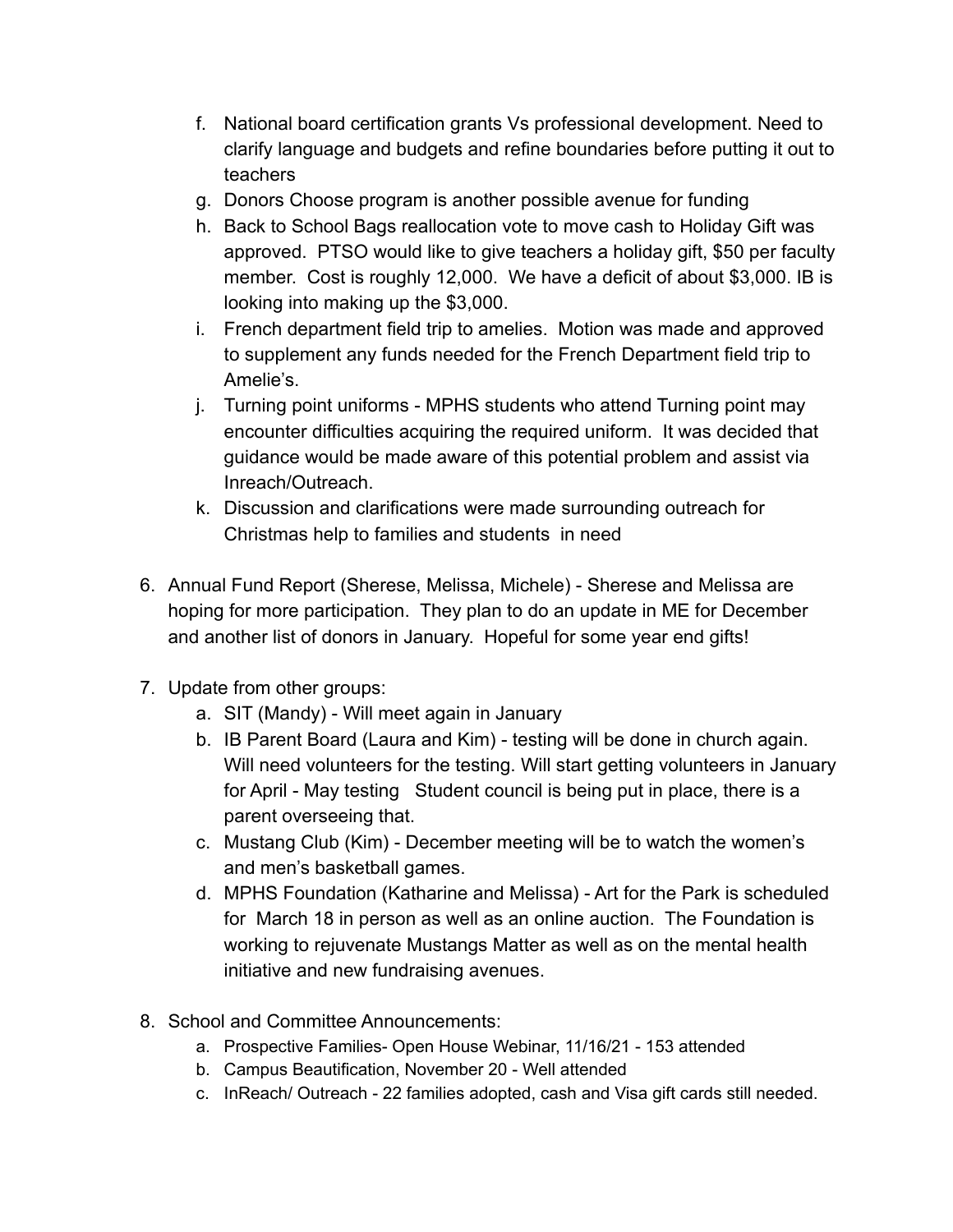- d. Staff Appreciation Lunch for 20 cafeteria and custodial staff members on Thursday, Dec. 16 onsite. Holiday party at Cantina 1511 for 160 staff members on Friday, Dec 17. Will include food and nonalcoholic beverages. Cash bar available. IB helped sponsor. There will also be a raffle 50 various gift cards and a bunch of cash.
- e. Mental Health Initiative Speaker series 11/16/21 Kindermourn speaker on Grief - 22 attended. 12/8/21 - Tarik Sloussi from Southeast Psych on Teen Mental Health - 136 registered, 64 attended. Speaker series will continue in the spring
- f. Mentor Committee 4 areas of impact • English 3: 12 active mentors are working with students needing help on their English 3 Research Projects. Mentors were oriented virtually and have started meeting their students during class. Some mentors have been matched with students, and others are providing general classroom help. We hope to get more permission slips completed by students to allow them to meet with mentors one on one in the library.

• Mustangs Matter: Currently has 3 volunteers and all have completed training and have begun working with the club after school. We are still hoping for more. A few new potential volunteers have reached out from Queens University just in the past couple of weeks.

• Writing Center: Currently has 2-3 volunteers committed for the year. Co-chairs and Emily Mullinix fill in as needed. Volunteers have reported positive feedback thus far and have had a few students showing up weekly.

• AVID — We have 4 mentors paired with separate seniors who requested guidance with the college application process. We have a check-in scheduled with these mentors this week. One, in particular, has been a great help to her student … assisting with his application for scholarships. We also have training scheduled this week for several other mentors who will generally assist during AVID class time on Thursdays and Fridays.

g. Guidance - We were happy to be able to help with registration this year after not doing so last year. In October we provided volunteers and snacks and drinks for the students who participated in the NC Countdown to College event. NC Countdown to College is a week in which students can apply to certain NC colleges for free. The Guidance Department sets up counselors in the Media Center and students are invited to come during their lunch period to help apply to NC colleges for free. Lastly, we are currently organizing Holiday Treats for the Guidance Department, in which we include the 504 Coordinators, the Nurse, the school Psychologist, the McKinney-Vento Counselor, the Testing Coordinator, the CTE Coordinator, the Registrar, and Stephanie Eddington who works at the Student Services front desk and is a jack of all trades! We will be giving each person a loaf of cinnamon chip bread from Great Harvest and a \$15 gift card to